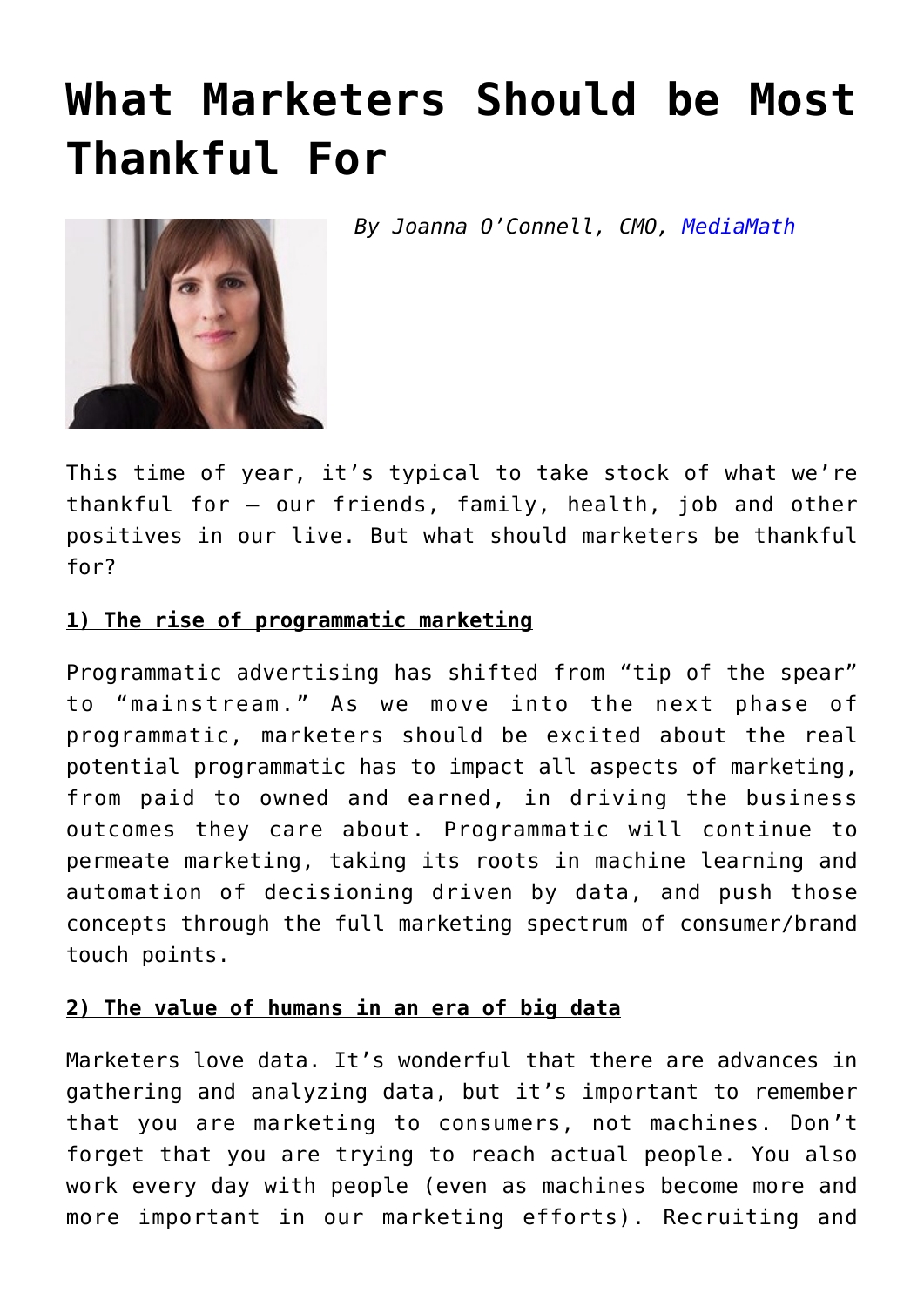keeping great talent, from analysts to creative, will – and should! – remain paramount.

## **3) Breakthroughs on the false dichotomy between privacy and relevancy**

There has been growing public debate that consumers need to choose either privacy or relevancy. This is not the case, and marketers should be grateful this myth is breaking down. Many of the world's top brands are already engaged in marketing that is both privacy-aware and relevant, recognizing that loyal, happy consumers are treated with respect AND given advertising that is meaningful to them. Thankfully, the conversation is shifting toward valuing relevant advertising, while simultaneously prioritizing privacy and effective targeting. Understanding your consumer *and* delivering great content in a way that is respectful and open will mean competitive advantage down the line.

### **4) 2016 will be the year of the agency**

The question, "Are agencies dead?" has been making the rounds in the marketing industry over the last few years. Fortunately, the conversation is shifting toward, "How can agencies be the most valuable partners to their clients?" Marketers should be thankful that agencies can't and shouldn't be a thing of the past. Expert services won't ever go away because they will always be needed – but as those needs evolve, the agencies must change with them. Even the most well-staffed in-house media teams rely on external partners, whether for executional or strategic help, and that's not a bad thing. By putting the focus on partnership in the truest sense of the word, with a shared vision and responsibility plus open communication, agencies and their clients can smartly work towards shared goals together.

*About the Author: Joanna joins MediaMath from AdExchanger where she was the founding member of the AdExchanger Research*